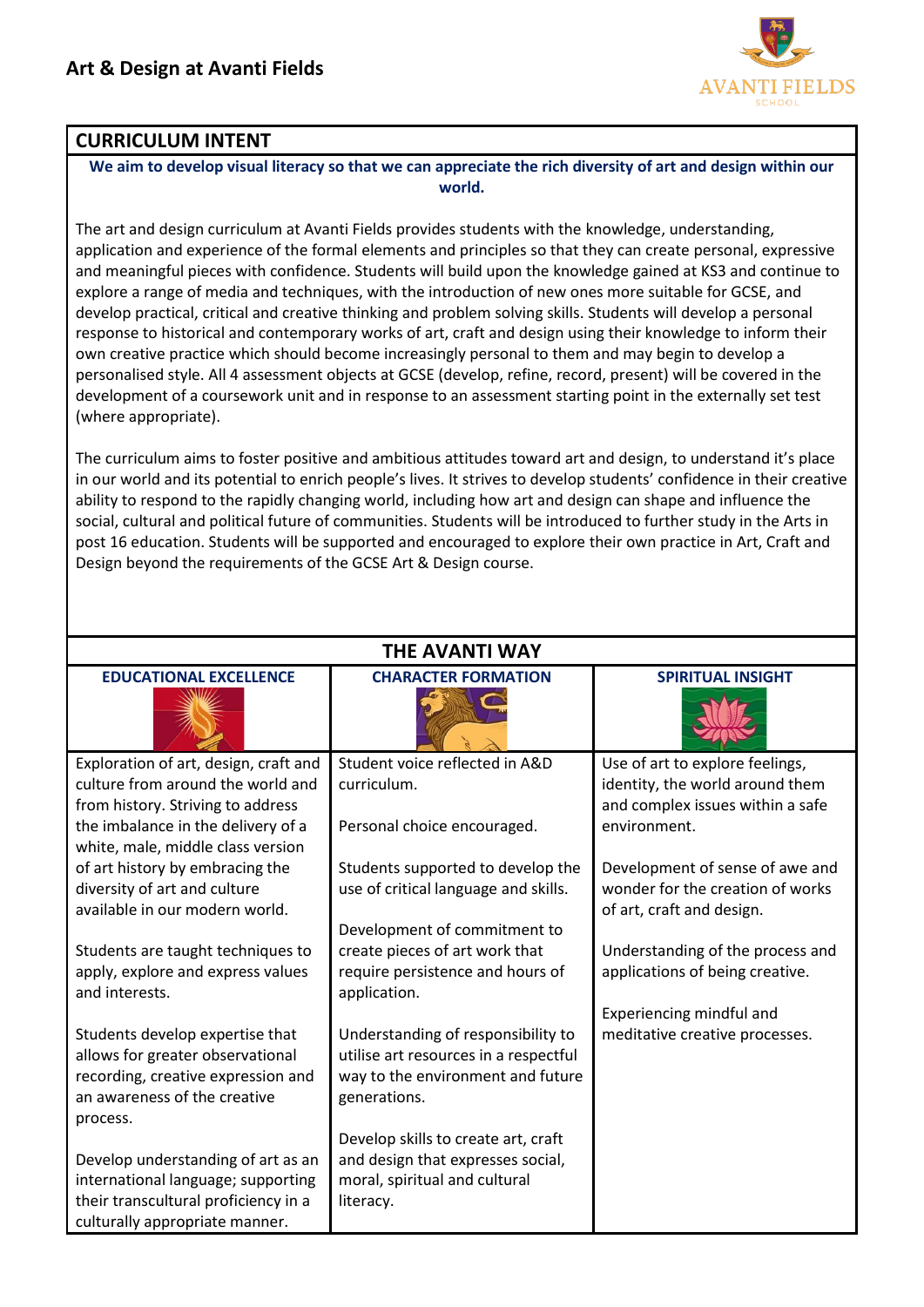

|                                                                                                                                                                                                              | Exploration of the inequalities of<br>representation in the art and<br>design world.                                 |  |  |  |
|--------------------------------------------------------------------------------------------------------------------------------------------------------------------------------------------------------------|----------------------------------------------------------------------------------------------------------------------|--|--|--|
|                                                                                                                                                                                                              | <b>PROGRAMME OF STUDY</b>                                                                                            |  |  |  |
| Students will be provided opportunities to develop the following knowledge, skills and understanding in art<br>and design:                                                                                   |                                                                                                                      |  |  |  |
|                                                                                                                                                                                                              | • actively engage with the creative processes of art, craft and design in their chosen title(s) and area(s) of study |  |  |  |
|                                                                                                                                                                                                              | • develop, through the course of study, to be reflective thinkers with enquiring minds                               |  |  |  |
|                                                                                                                                                                                                              | • become effective and independent learners through the study of art, craft and design                               |  |  |  |
| • develop their creative, imaginative and intuitive capabilities when exploring, creating and producing their<br>images, artefacts and products                                                              |                                                                                                                      |  |  |  |
| • become confident in taking risks, learning from their experiences through exploring and experimenting with<br>ideas, processes, materials, techniques, digital and nondigital media                        |                                                                                                                      |  |  |  |
| • develop critical understanding through their chosen area(s) of study, using personal interpretation,<br>considered selection of sources and independent judgements through an active investigation process |                                                                                                                      |  |  |  |
| • develop and refine their ideas, supported by an understanding of their context and what has informed them                                                                                                  |                                                                                                                      |  |  |  |
| • work through purposeful engagement with an appropriate range of media, materials, techniques, processes<br>and technologies with the purpose and intent to impact on the progress of work                  |                                                                                                                      |  |  |  |
| • develop knowledge and understanding of art, craft and design in historical and contemporary contexts,<br>societies and cultures appropriate to their chosen area(s) of study                               |                                                                                                                      |  |  |  |
| • develop through the course of study, an awareness of the different work practices and roles of the creative<br>and cultural industries in the production of art, craft and design                          |                                                                                                                      |  |  |  |
| • show an understanding of the purpose, intentions and functions of art, craft and design, and how this<br>impacts on their own work                                                                         |                                                                                                                      |  |  |  |
| • identify and acknowledge all sources used during their research (which should be in the form of a<br>bibliography of books, journals and websites)                                                         |                                                                                                                      |  |  |  |
| • demonstrate safe working practices in art, craft and design.                                                                                                                                               |                                                                                                                      |  |  |  |
| The formal elements span across all years and every project                                                                                                                                                  |                                                                                                                      |  |  |  |
| LINE TONE FORM COLOUR TEXTURE SHAPE PATTERN                                                                                                                                                                  |                                                                                                                      |  |  |  |
| Assessment Objectives are taught across each project -                                                                                                                                                       |                                                                                                                      |  |  |  |
| AO1 Develop ideas through investigations, demonstrating critical understanding of sources.                                                                                                                   |                                                                                                                      |  |  |  |
|                                                                                                                                                                                                              |                                                                                                                      |  |  |  |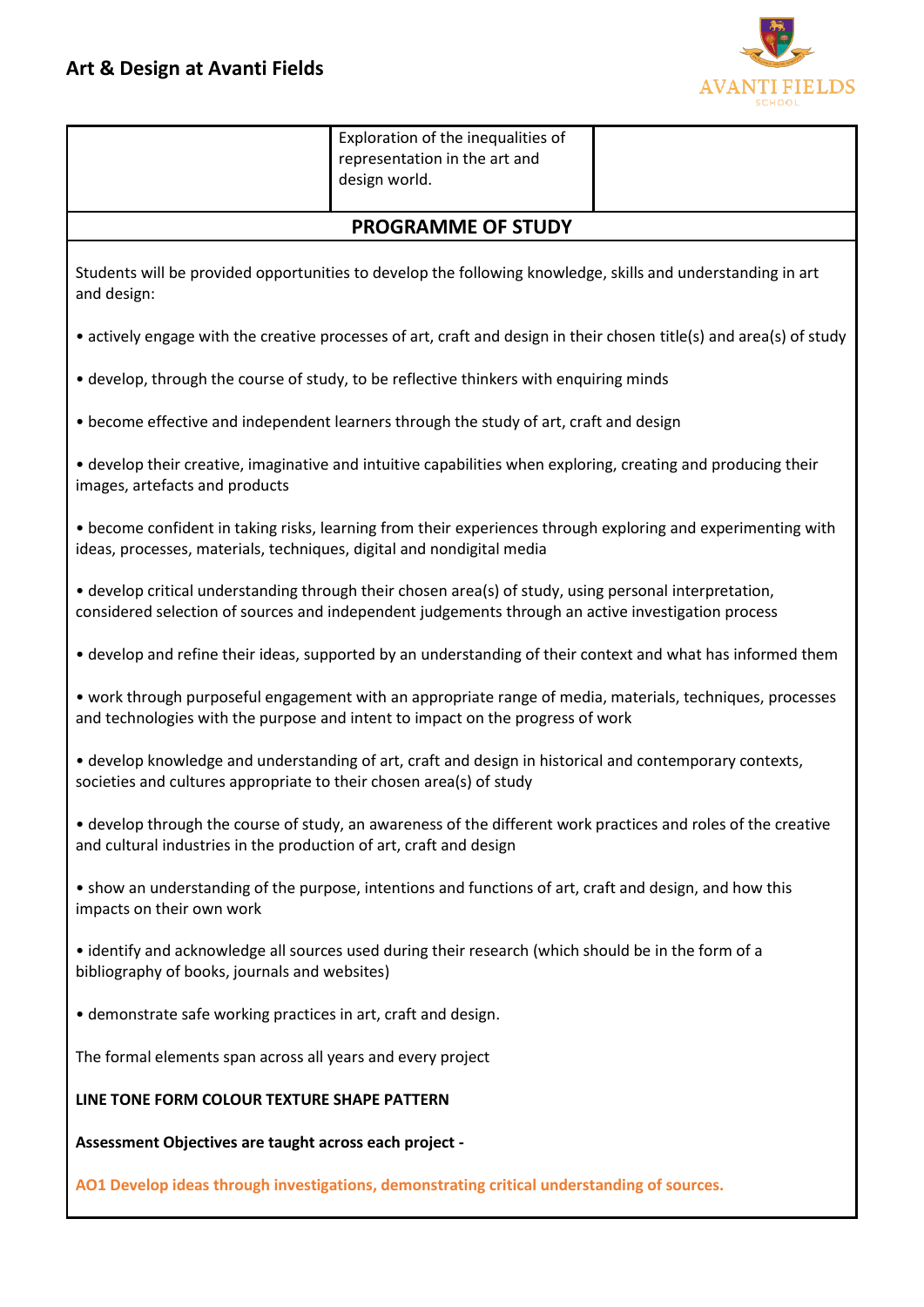

**AO2 Refine work by exploring ideas, selecting and experimenting with appropriate media, materials,** 

**techniques and processes.**

**AO3 Record ideas, observations and insights relevant to intentions as work progresses.**

**AO4 Present a personal and meaningful response that realises intentions and demonstrates** 

**understanding of visual language.**

| <b>TERM</b>     | <b>YEAR 10</b>                                                                                                                                                                                                                                                                                                                                                                                        | Year 11                                                                                                                                                                                                                        |
|-----------------|-------------------------------------------------------------------------------------------------------------------------------------------------------------------------------------------------------------------------------------------------------------------------------------------------------------------------------------------------------------------------------------------------------|--------------------------------------------------------------------------------------------------------------------------------------------------------------------------------------------------------------------------------|
|                 | Portfolio project 1                                                                                                                                                                                                                                                                                                                                                                                   | Portfolio project 2-                                                                                                                                                                                                           |
|                 | <b>Our World</b>                                                                                                                                                                                                                                                                                                                                                                                      | <b>Externally set paper</b>                                                                                                                                                                                                    |
| <b>AUTUMN1</b>  | Recap/re teach the formal<br>elements<br>Line<br>Tone<br>Form<br><b>Texture</b><br><b>Shape</b><br><b>Markmaking</b><br>Mindmap exercise-Our<br>World<br><b>Observational drawing of</b><br>natural forms<br><b>Artist study- Yellena James</b><br><b>Presenting your work</b><br>Using a sketchbook<br>Creating display sheets                                                                       | <b>Portfolio project 2: Natural</b><br><b>Forms</b><br>Mindmap of chosen topic<br><b>Observational drawings from</b><br>primary and secondary<br>sources<br><b>Annotation</b><br><b>Artist Study</b><br><b>Experimentation</b> |
| <b>AUTUMN 2</b> | <b>Observational drawing of</b><br>birds & plants<br>Artist study- Georgia O'keefe<br><b>Comparison of artists</b><br>(Yellena and Georgia)<br>How to create an artist<br><b>Research Page</b><br><b>Introduction to Acrylic-</b><br>application and colour<br>mixing<br>The colour Wheel<br>Oil pastels<br><b>Introduction to Composition</b><br>Earth/sea/sky brainstorm<br>Personal image research | <b>Creating a personal</b><br>response-final piece<br>Exam conditions practice<br><b>Presentation of Portfolio</b><br>project                                                                                                  |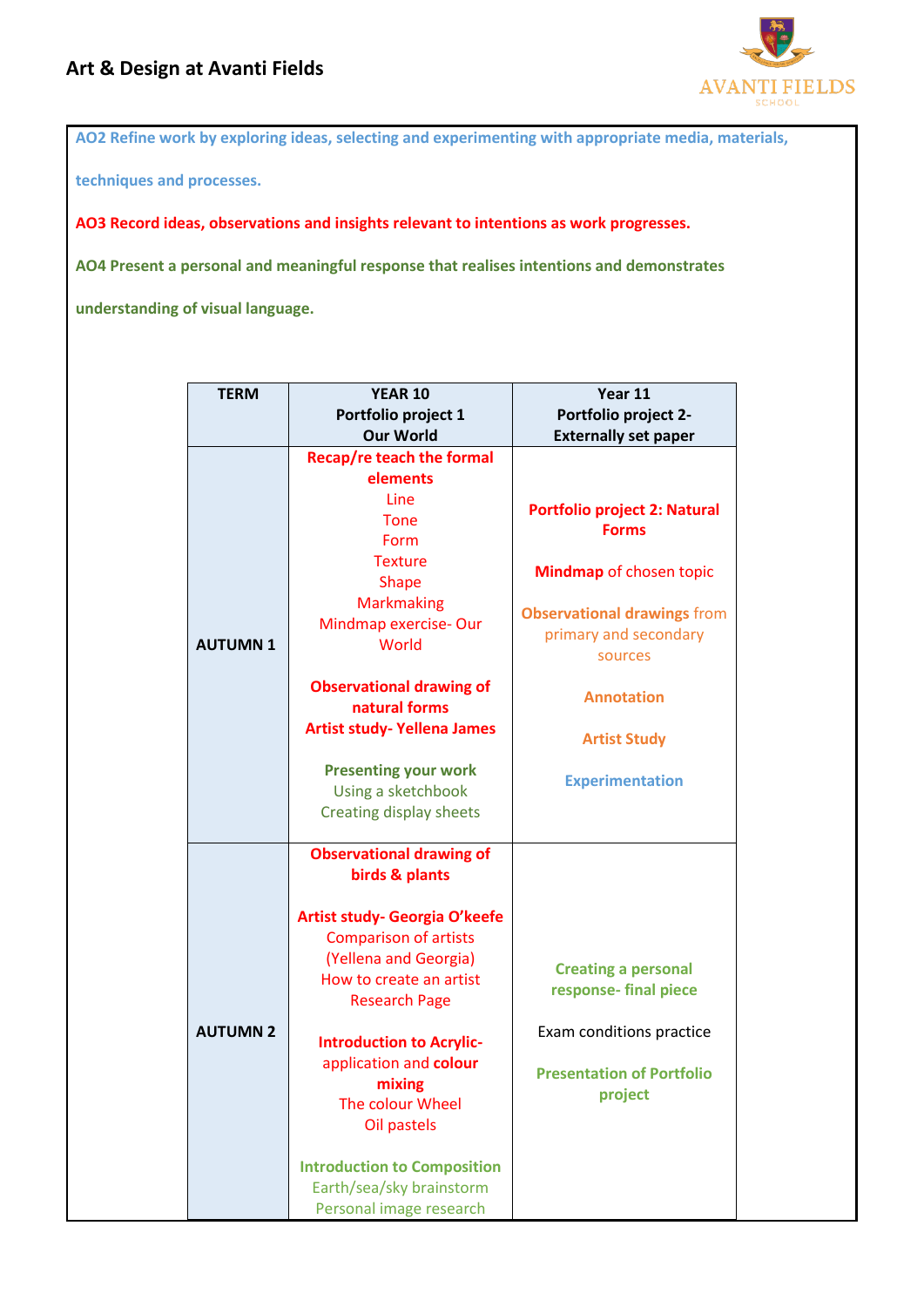

| <b>SPRING 1</b> | <b>Development of</b><br>composition<br><b>Personalising your project-</b><br>drawing and painting from<br>selected primary and<br>secondary sources<br>Personalised<br>experimentation<br><b>Working towards a final</b><br>piece | <b>Externally Set Paper</b><br>Available from 2 <sup>nd</sup> January<br><b>AO1 Develop ideas through</b><br>investigations,<br>demonstrating critical<br>understanding of sources.<br><b>AO2 Refine work by</b><br>exploring ideas, selecting<br>and experimenting with<br>appropriate media,<br>materials, techniques and<br>processes.<br><b>AO3 Record ideas,</b><br>observations and insights<br>relevant to intentions as<br>work progresses. |
|-----------------|------------------------------------------------------------------------------------------------------------------------------------------------------------------------------------------------------------------------------------|-----------------------------------------------------------------------------------------------------------------------------------------------------------------------------------------------------------------------------------------------------------------------------------------------------------------------------------------------------------------------------------------------------------------------------------------------------|
| <b>SPRING 2</b> | <b>Development of composition</b><br><b>Personalising your project</b><br><b>Working towards a final</b><br>piece<br><b>Steampunk insect workshop</b><br>-Creative Learning Services                                               | <b>AO1 Develop ideas through</b><br>investigations,<br>demonstrating critical<br>understanding of sources.<br><b>AO2 Refine work by</b><br>exploring ideas, selecting<br>and experimenting with<br>appropriate media,<br>materials, techniques and<br>processes.<br><b>AO3 Record ideas,</b><br>observations and insights<br>relevant to intentions as<br>work progresses.                                                                          |
| <b>SUMMER 1</b> | <b>Presentation of work</b><br>Annotation<br>Evaluation<br>Reflection<br>Refinement<br>Exam conditions practice                                                                                                                    | Exam conditions-<br><b>AO4 Present a personal and</b><br>meaningful response that<br>realises intentions and<br>demonstrates<br>understanding of visual<br>language.                                                                                                                                                                                                                                                                                |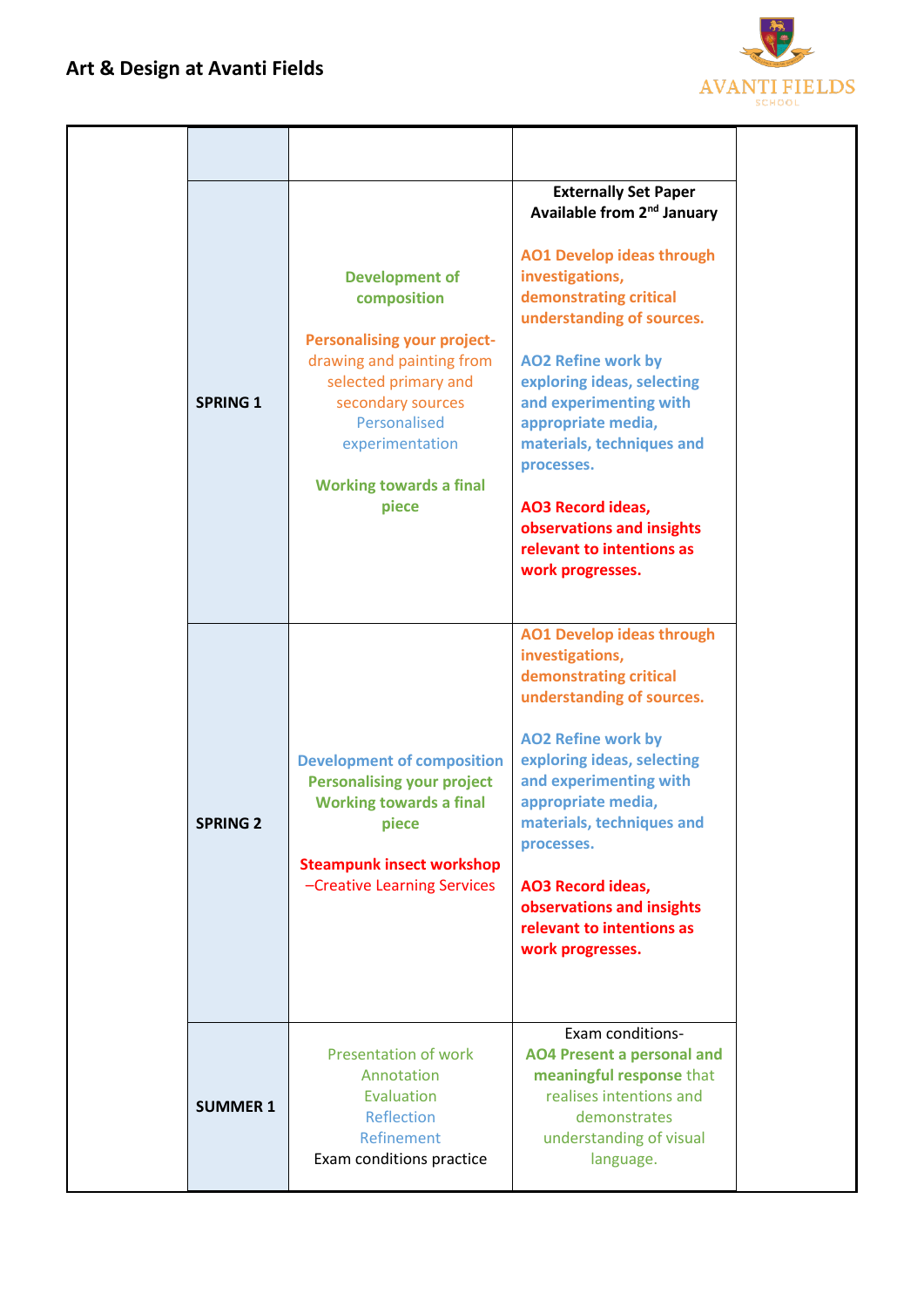

|                                                                                                                                                                                                                                                                                                                                                                                                                                                                                                               | <b>SUMMER 2</b> | <b>Completion of final piece</b><br>Refinement where necessary<br>Summer sketchbook project-<br>Print/ceramics                                                                                          | <b>Summer Exhibition</b> |  |  |
|---------------------------------------------------------------------------------------------------------------------------------------------------------------------------------------------------------------------------------------------------------------------------------------------------------------------------------------------------------------------------------------------------------------------------------------------------------------------------------------------------------------|-----------------|---------------------------------------------------------------------------------------------------------------------------------------------------------------------------------------------------------|--------------------------|--|--|
|                                                                                                                                                                                                                                                                                                                                                                                                                                                                                                               |                 |                                                                                                                                                                                                         |                          |  |  |
|                                                                                                                                                                                                                                                                                                                                                                                                                                                                                                               |                 | <b>ASSESSMENT AND FEEDBACK</b>                                                                                                                                                                          |                          |  |  |
| Students are assessed regularly in Art through a combination of formative and summative assessments. An<br>observational drawing baseline test is completed by all students at the start of the year, or on entry to the class<br>in term 1. The test is assessed by the teacher, providing a baseline against which to mark progress during the<br>year, (A03 Record) and providing the teacher with useful information of the student's prior learning. Especially<br>useful for new students.              |                 |                                                                                                                                                                                                         |                          |  |  |
| Whole class feedback takes place throughout every lesson and informs weekly planning. Re-teaching occurs<br>wherever necessary as a result of whole class sketchbook analysis during and at the close/start of lessons.<br>Marking in sketchbooks is kept to a minimum. Teachers are encouraged (rather than to write the same phrase<br>in sketchbooks multiple times e.g. 'add more tone') to reteach what is required (addressing misconceptions)<br>and add the learning point to the lesson objectives*. |                 |                                                                                                                                                                                                         |                          |  |  |
|                                                                                                                                                                                                                                                                                                                                                                                                                                                                                                               |                 | Individual feedback takes place in 1:1 teacher conversations during lessons. Students receive verbal feedback<br>throughout lessons as they are learning techniques and creating art, craft and design. |                          |  |  |
| Key knowledge is tested with questioning every lesson, teachers check for understanding of knowledge,<br>processes, safety and techniques throughout each lesson. Students are taught how to give and record a<br>personal response to art, craft and design as well as how to write about art, craft and design and to take<br>inspiration from contemporary and historical works in order to build their own art practice. Key vocabulary is<br>taught and tested every lesson through recall.              |                 |                                                                                                                                                                                                         |                          |  |  |
| Dedicated Review and Refine opportunities are built into lessons, at the end of projects, and post assessments<br>to allow students to reflect and act upon feedback and improve to make further progress in their knowledge<br>skills and understanding.                                                                                                                                                                                                                                                     |                 |                                                                                                                                                                                                         |                          |  |  |
| * This approach is informed by Jo facer's research and thinking in her book 'Simplicity Rules'.                                                                                                                                                                                                                                                                                                                                                                                                               |                 |                                                                                                                                                                                                         |                          |  |  |
| FORMATIVE ASSESSMENT: Student's work is assessed at the end of a portfolio project and a key times<br>throughout the year. Each assessment objective is assessed to enable the teacher to form a judgement on the<br>student's progress towards their predicted target grade.                                                                                                                                                                                                                                 |                 |                                                                                                                                                                                                         |                          |  |  |
| SUMMATIVE ASSEMENT: students are assessed on two components: a Portfolio (60%) and an<br>Externally set task (40%)                                                                                                                                                                                                                                                                                                                                                                                            |                 |                                                                                                                                                                                                         |                          |  |  |
|                                                                                                                                                                                                                                                                                                                                                                                                                                                                                                               |                 |                                                                                                                                                                                                         |                          |  |  |